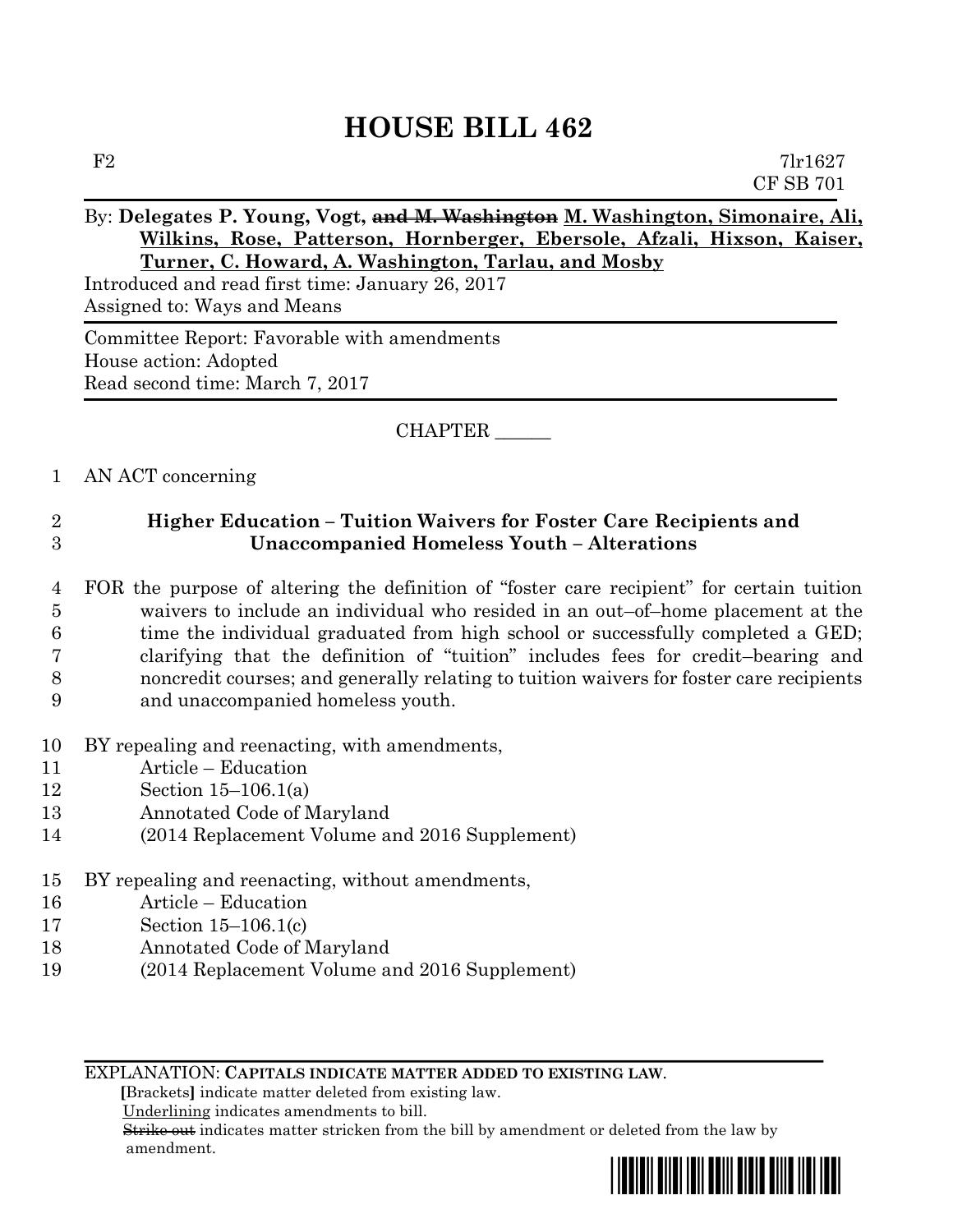|                               | $\overline{2}$<br><b>HOUSE BILL 462</b>                                                                                                                                                                                                                                                      |
|-------------------------------|----------------------------------------------------------------------------------------------------------------------------------------------------------------------------------------------------------------------------------------------------------------------------------------------|
| $\mathbf 1$<br>$\overline{2}$ | SECTION 1. BE IT ENACTED BY THE GENERAL ASSEMBLY OF MARYLAND,<br>That the Laws of Maryland read as follows:                                                                                                                                                                                  |
| $\boldsymbol{3}$              | <b>Article - Education</b>                                                                                                                                                                                                                                                                   |
| 4                             | $15 - 106.1.$                                                                                                                                                                                                                                                                                |
| $\overline{5}$                | In this section the following words have the meanings indicated.<br>(a)<br>(1)                                                                                                                                                                                                               |
| 6                             | "Foster care recipient" means an individual who:<br>(2)<br>(i)                                                                                                                                                                                                                               |
| 7<br>8                        | Was placed in an out-of-home placement by the Maryland<br>1.<br>Department of Human Resources; and                                                                                                                                                                                           |
| 9<br>10<br>11                 | 2.<br>Resided in an out-of-home placement on the<br>A.<br>individual's 18th birthday OR AT THE TIME THE INDIVIDUAL GRADUATED FROM HIGH<br><b>SCHOOL OR SUCCESSFULLY COMPLETED A GED;</b>                                                                                                     |
| 12<br>13<br>14                | <b>B.</b><br>Resided in an out-of-home placement on the individual's<br>13th birthday and was placed into guardianship or adopted out of an out-of-home<br>placement after the individual's 13th birthday; or                                                                                |
| 15<br>16<br>17                | Resided in an out-of-home placement in the State for at<br>$\rm C$ .<br>least 1 year on or after the individual's 13th birthday and returned to live with the<br>individual's parents after the out-of-home placement ended.                                                                 |
| 18<br>19<br>20<br>21          | "Foster care recipient" includes a younger sibling of an individual<br>(ii)<br>described in subparagraph (i) of this paragraph if the younger sibling is concurrently placed<br>into guardianship or adopted out of an out-of-home placement by the same guardianship<br>or adoptive family. |
| 22<br>$23\,$                  | "Out-of-home placement" has the meaning stated in $\S$ 5-501 of the<br>(3)<br>Family Law Article.                                                                                                                                                                                            |
| 24<br>$25\,$                  | "Tuition" means the charges imposed by a public institution of<br>(4)<br>(i)<br>higher education for enrollment at the institution.                                                                                                                                                          |
| 26<br>$27\,$                  | "Tuition" includes charges for registration and all fees FOR<br>(ii)<br>CREDIT-BEARING AND NONCREDIT COURSES required as a condition of enrollment.                                                                                                                                          |
| 28                            | "Unaccompanied homeless youth" means a child or youth who:<br>(5)                                                                                                                                                                                                                            |
| 29<br>30<br>$31\,$            | Has had a consistent presence in the State for at least 1 year<br>(i)<br>before enrollment in a public institution of higher education that is documented by school,<br>employment, or other records;                                                                                        |
| 32                            | Is not in the physical custody of a parent or guardian;<br>(ii)                                                                                                                                                                                                                              |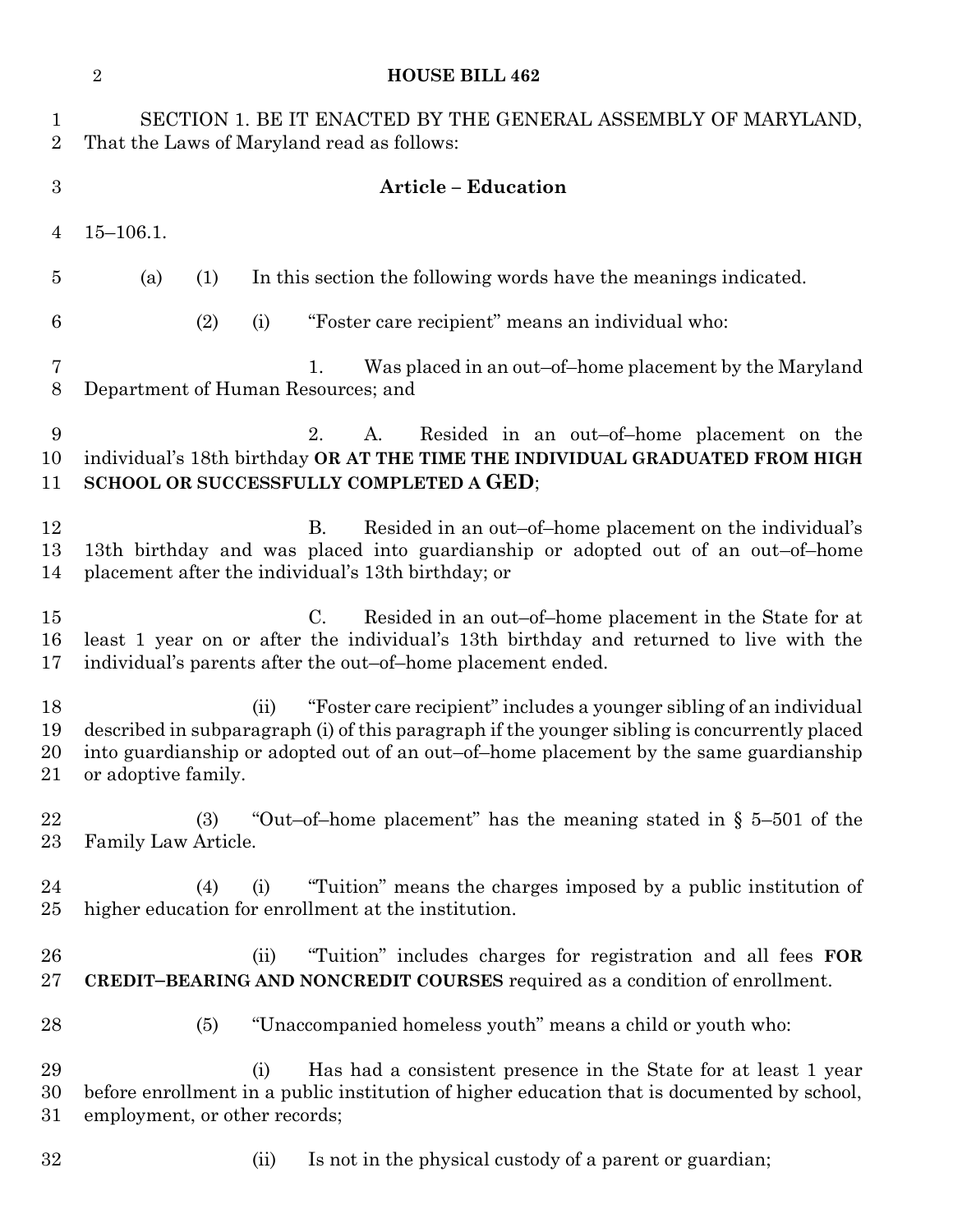# **HOUSE BILL 462** 3

| $\mathbf{1}$<br>$\overline{2}$   | Is a homeless child or youth, as defined by the McKinney-Vento<br>(iii)<br>Homeless Assistance Act; and                                                                                                                                                                                                                                                                                                                                                       |
|----------------------------------|---------------------------------------------------------------------------------------------------------------------------------------------------------------------------------------------------------------------------------------------------------------------------------------------------------------------------------------------------------------------------------------------------------------------------------------------------------------|
| $\boldsymbol{3}$                 | Was determined to be a homeless child or youth by:<br>(iv)                                                                                                                                                                                                                                                                                                                                                                                                    |
| $\overline{4}$<br>$\overline{5}$ | A Maryland local school system homeless liaison, as<br>1.<br>defined by the McKinney–Vento Homeless Assistance Act;                                                                                                                                                                                                                                                                                                                                           |
| $\boldsymbol{6}$<br>7            | A Director or a designee of the Director of a<br>2.<br>Maryland–based program funded under the Runaway and Homeless Youth Act;                                                                                                                                                                                                                                                                                                                                |
| $8\,$<br>9<br>10                 | 3.<br>A Director or a designee of the Director of a<br>Maryland–based program funded under Title IV, Subtitle B of the McKinney–Vento<br>Homeless Assistance Act; or                                                                                                                                                                                                                                                                                          |
| 11<br>12                         | The financial aid director at the public institution of<br>4.<br>higher education in which the youth seeks to enroll.                                                                                                                                                                                                                                                                                                                                         |
| 13<br>14<br>15                   | "Vocational certificate" means a certificate or license awarded by a<br>(6)<br>public institution of higher education on completion of a course of study that prepares an<br>individual to work in a career field by taking credit-bearing courses or noncredit courses.                                                                                                                                                                                      |
| 16<br>17<br>18                   | A foster care recipient or an unaccompanied homeless youth is exempt<br>(1)<br>$\left( \mathrm{c}\right)$<br>from paying any tuition at a public institution of higher education, regardless of that foster<br>care recipient's or unaccompanied homeless youth's receipt of any scholarship or grant if:                                                                                                                                                     |
| 19<br>20<br>21                   | The foster care recipient or unaccompanied homeless youth is<br>(i)<br>enrolled at the institution on or before the date that the foster care recipient or<br>unaccompanied homeless youth reaches the age of 25 years;                                                                                                                                                                                                                                       |
| 22<br>23<br>24                   | (ii) The foster care recipient or unaccompanied homeless youth is<br>enrolled as a candidate for a vocational certificate, an associate's degree, or a bachelor's<br>degree; and                                                                                                                                                                                                                                                                              |
| 25<br>26                         | The foster care recipient or unaccompanied homeless youth has<br>(iii)<br>filed for federal and State financial aid.                                                                                                                                                                                                                                                                                                                                          |
| 27<br>28<br>29<br>30<br>31       | If a foster care recipient or an unaccompanied homeless youth receives<br>(2)<br>a scholarship or grant for postsecondary study and is enrolled before the recipient's 25th<br>birthday as a candidate for a vocational certificate, an associate's degree, or bachelor's<br>degree at a public institution of higher education, the scholarship or grant may not be<br>applied to the tuition for the foster care recipient or unaccompanied homeless youth. |
| 32<br>33                         | (3)<br>A foster care recipient or an unaccompanied homeless youth who is<br>exempt from tuition under this section continues to be exempt until the earlier of:                                                                                                                                                                                                                                                                                               |